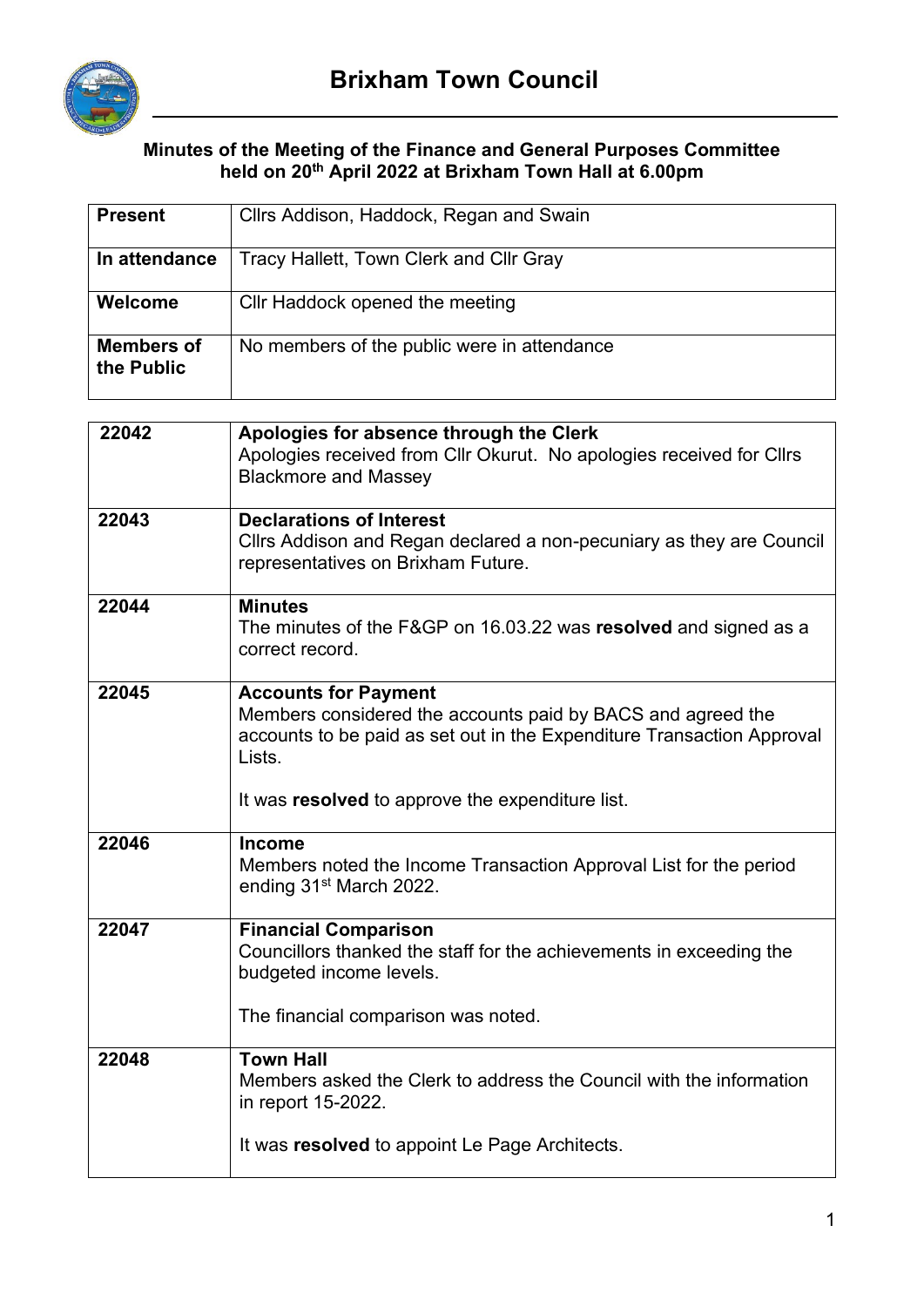| 22049 | <b>Quotes</b>                                                                                                                                                                                                |  |  |
|-------|--------------------------------------------------------------------------------------------------------------------------------------------------------------------------------------------------------------|--|--|
|       | <b>Edge IT Systems</b>                                                                                                                                                                                       |  |  |
|       | It was resolved to renew the agreement for a further 5 years. It was                                                                                                                                         |  |  |
|       | further resolved to purchase the Inspect Edge module.                                                                                                                                                        |  |  |
|       |                                                                                                                                                                                                              |  |  |
|       | Insurance<br>It was resolved to recommend to Full Council the revised insurance<br>renewal of £5,462.41. It was further resolved that Le Page Architects                                                     |  |  |
|       |                                                                                                                                                                                                              |  |  |
|       |                                                                                                                                                                                                              |  |  |
|       | is asked to carry out a reinstatement assessment.                                                                                                                                                            |  |  |
|       |                                                                                                                                                                                                              |  |  |
|       | Members were advised that following the reinstatement assessment a                                                                                                                                           |  |  |
|       | further increase in premium may be requested from Zurich.                                                                                                                                                    |  |  |
|       |                                                                                                                                                                                                              |  |  |
| 22050 | <b>Grants</b>                                                                                                                                                                                                |  |  |
|       | It was resolved to suspend Standing Orders to enable representatives                                                                                                                                         |  |  |
|       | from the grant applicants to address the Council.                                                                                                                                                            |  |  |
|       | <b>Brixham Future</b>                                                                                                                                                                                        |  |  |
|       | A representative addressed the Council about their project and events                                                                                                                                        |  |  |
|       | that are planned for the Jubilee weekend by working with community                                                                                                                                           |  |  |
|       | groups.                                                                                                                                                                                                      |  |  |
|       |                                                                                                                                                                                                              |  |  |
|       | It was resolved to grant Brixham Future £3,500. Money to be taken                                                                                                                                            |  |  |
|       | from the Community Projects fund.                                                                                                                                                                            |  |  |
|       |                                                                                                                                                                                                              |  |  |
|       | <b>Friends of the Vigilance</b>                                                                                                                                                                              |  |  |
|       | Representatives addressed the Council about their project.                                                                                                                                                   |  |  |
|       |                                                                                                                                                                                                              |  |  |
|       | Councillors had the opportunity to ask questions in relation to their                                                                                                                                        |  |  |
|       | finances and the money that they have raised to date, plus what they<br>hope to raise with further grant applications from other organisations.<br>It was resolved to grant Friends of the Vigilance £5,000. |  |  |
|       |                                                                                                                                                                                                              |  |  |
|       |                                                                                                                                                                                                              |  |  |
|       |                                                                                                                                                                                                              |  |  |
|       | Councillors asked the Clerk to arrange for the Friends of the Vigilance                                                                                                                                      |  |  |
|       | to attend a Full Council meeting in the future to do a presentation on<br>their project and their aims for the future.                                                                                       |  |  |
|       |                                                                                                                                                                                                              |  |  |
|       |                                                                                                                                                                                                              |  |  |
|       | <b>Northview Platinum Garden</b>                                                                                                                                                                             |  |  |
|       | It was resolved to grant Northview Platinum Gardens £300.                                                                                                                                                    |  |  |
|       |                                                                                                                                                                                                              |  |  |
|       | <b>WW2 Historian</b>                                                                                                                                                                                         |  |  |
|       | It was resolved to grant the WW2 Historian £300. Councillors asked                                                                                                                                           |  |  |
|       | the Clerk to write to the applicant to advise that the Council would not                                                                                                                                     |  |  |
|       | support any future requests for funding in respect of the leaflet printing.                                                                                                                                  |  |  |
|       | It was resolved to reinstate Standing Orders                                                                                                                                                                 |  |  |
|       |                                                                                                                                                                                                              |  |  |
|       | Defibrillator at St. Mary's                                                                                                                                                                                  |  |  |
|       | The Clerk advised that three separate groups had contacted the Town                                                                                                                                          |  |  |
|       | Council asking for information about installing a defibrillator in the St.                                                                                                                                   |  |  |
|       | Mary's area of the town. According to these groups there isn't one in                                                                                                                                        |  |  |
|       | the area and they all believe it will be beneficial to have one installed.                                                                                                                                   |  |  |